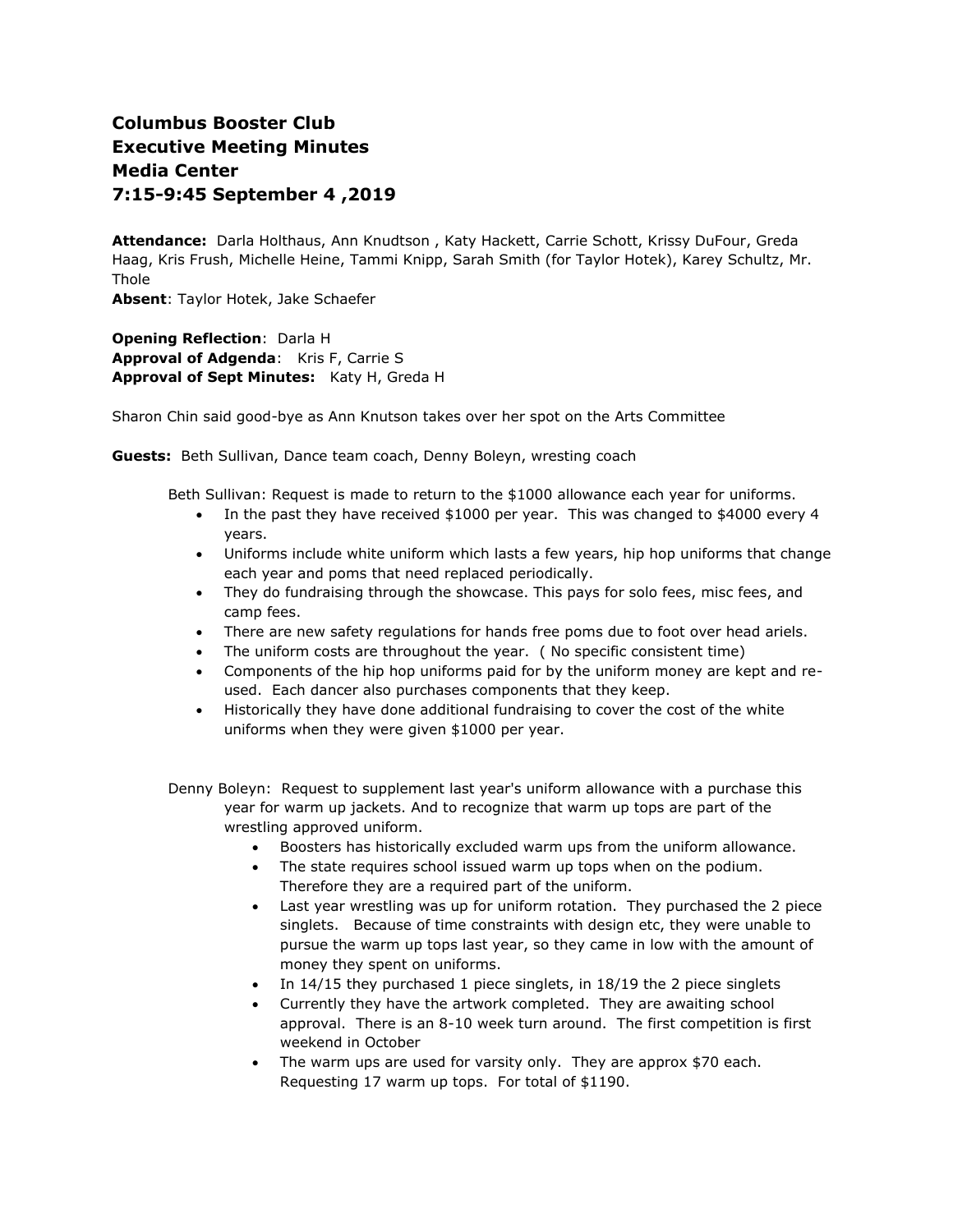These warm ups would be returned. Each athlete would purchase their own bottoms.

# **Treasurer's report**: Carrie S

reports were distributed

# **Activity Director Report**: Taylor H (Sarah Smith filling in)

- Volleyball was 5-0 in East Marshall
- V/JV Football won last week
- Cross Country is competing and doing well
- Discussion on the volunteer spots for concession managed by Taylor. Karey S. will talk with Taylor about the number of spots and specifics for concessions**.** We are unsure how far ahead Taylor has for group assignments for concession sign ups. We need to get support from the coaches and activity leaders for ensuring that people are signed up when assigned. Other suggestions for getting the sign up out were: grandparents mass, alumni facebook and twitter accounts, church bulletins.
- Greda H asked for help from Taylor on being aware of individuals and teams that are recognized. The ABC sends congratulatory cards to students from the Boosters. Communication from Taylor will help that none get missed. Sarah suggested emailing the request to Taylor and herself.

# **QUESTIONS FOR SARAH SMITH**

- Discussion about transparency and getting information about boosters out. She suggests considering an annual report like CVCS.
- Review/clarification of fundraising requests: If a group wants to fundraise, they must put in a request to CVCS with the amount desired, what specifically is the money targeted for. Of the amount raised, 20% goes back to operating costs (needs)for that group (coaches, safety, refs etc.) then 80% goes towards their "wants"
- Sports programs are printed by the advancement office. There were 1000 printed . The list of booster monetary donors is on the insert printed at each game. This will allow for it to kept up to date.
- Clarification presented on money for activities/sports. Each activity/sport has a separate internal "account" within CVCS. Money is tracked by CVCS for each activity/sport. Money from each group fundraising goes into the "account" for that group to use. The individual sport clothing store's profits go into the specific "account" for that sport. In the past, the Columbus Stuff handled these stores. The profits went into the general account and the Booster club purchased more items for the athletic teams at their request. Since the teams have taken the stores over, the Booster club doesn't purchase as much in requests for athletics since the teams now handle their own profits from clothing.

## **Principal Report**: Daniel T

- 7/7 for good days
- Mr. Thole feels that the students know him and know the teachers' expectations.
- Feels there is more stability and has had no behavior issues
- Yearbooks are not in yet
- It was requested if Booster membership form could be attached with registration materials. Sarah said that would be possible if it was ready by August 1. They are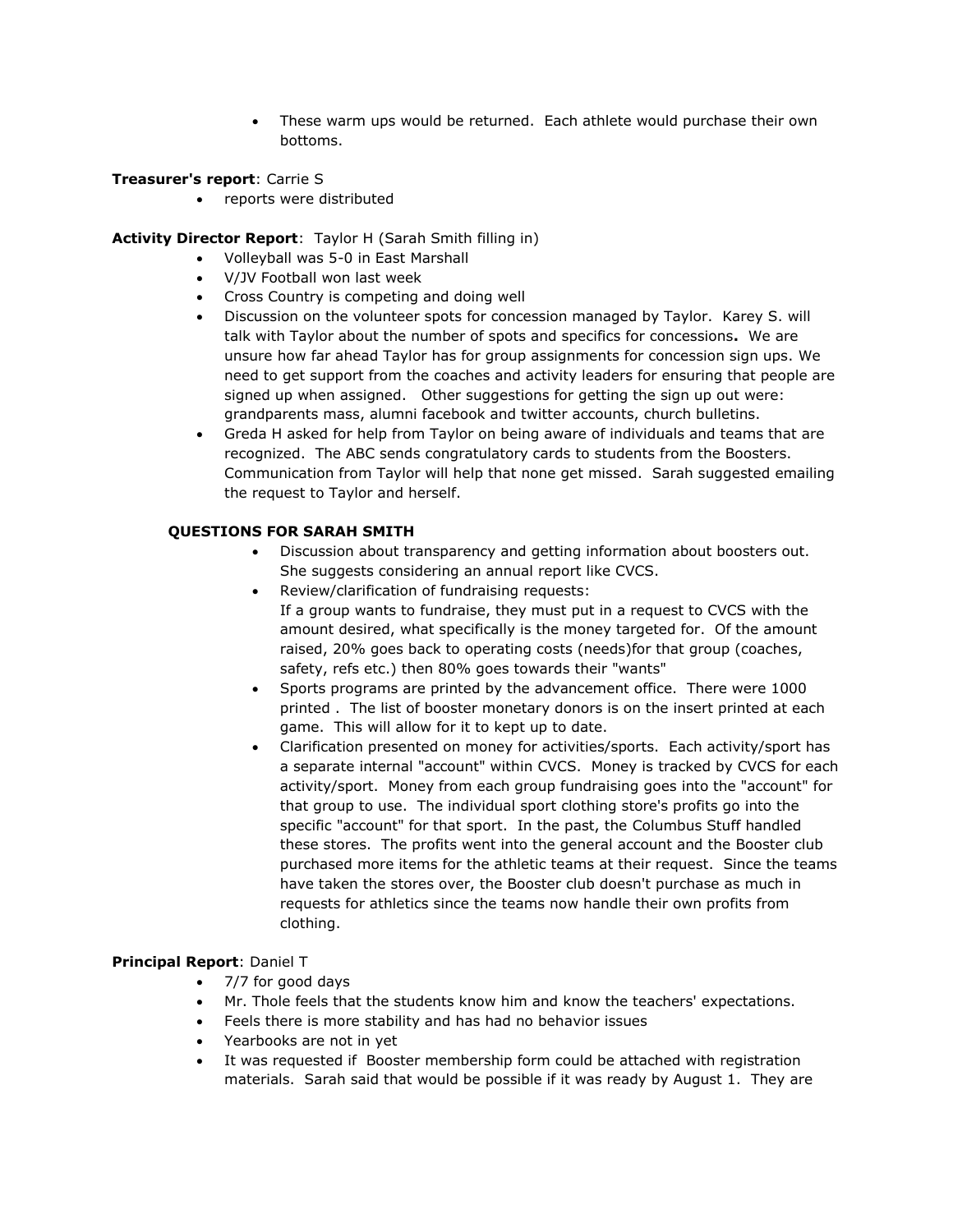doing everything electronic, so no mailing went out. It can be added to the links for registration forms/materials online.

- If you would like things included in the parent email, have it to Mr. Thole by Thursday. He writes the emails on Friday sometime.
- School uniform question:

There are school approved athletic polos if the coach picks it to sell it. It must have the Columbus "C" on it with the sport below it in the approved font. If the team offers a team polo, the philosophy is that every athlete should have one. Most coaches don't want to spend the team money on this and opt out of the polo. There are 1/4 zips that are school approved with the "C" on it and the sport written below it in the approved font.

# **Committee Reports**:

- **Academics**: Krissy D, Greda H
	- Meets first Wed of month at 5:15 in media Center. Next meeting Oct 2
	- Worked on the budgets this month. Need to work out a few things to approve it.
	- Honor roll awards for Spring 19 are near ready. They will be distributed in first period.
	- Conference meal sign ups will be coming out in a few weeks. Watch Mr. Thole's email and facebook for this.
	- We are re-looking at Sailor of the Month Award criteria/process
- **Arts**: Darla H, Ann Knutson
	- Meets first Wed of month at 6:00 above commons. Next meeting Oct 2.
	- Pop can drive is 9/7 from 9-12. Next one is November, then February. Looking at more receptacles for sports fields. In the pepsi contract, they will provide receptacles.
	- There was a request for assistance with new signage.
	- Fall Play, You can't take it with you is Move 15/16 or 16/17 depending on football.
	- Oct 29 is band/chorus concert
	- Looking to attend a mass or do a service project to meet extracurricular requirements
	- Request was made for concessions to take over the bake sales at the plays (free will offering) so the bake sale isn't considered a direct fundraiser.
- **Alum**: Jake S
	- No report
	- .
- **Athletics**: Michelle Heine, Tammi Knipp
	- Meets the first Wednesday of the month 6:30 in commons. Next meeting Oct 2.
	- Had 7 members present
	- **They created a request form**
	- This is a re-building year.
	- Athletics provides the posters for teams going to state. Have paid for bowling bags in the past. Request for soccer goals was presented last year by girls soccer. It cost was too high at the time for the group and more work needed to be completed for the request.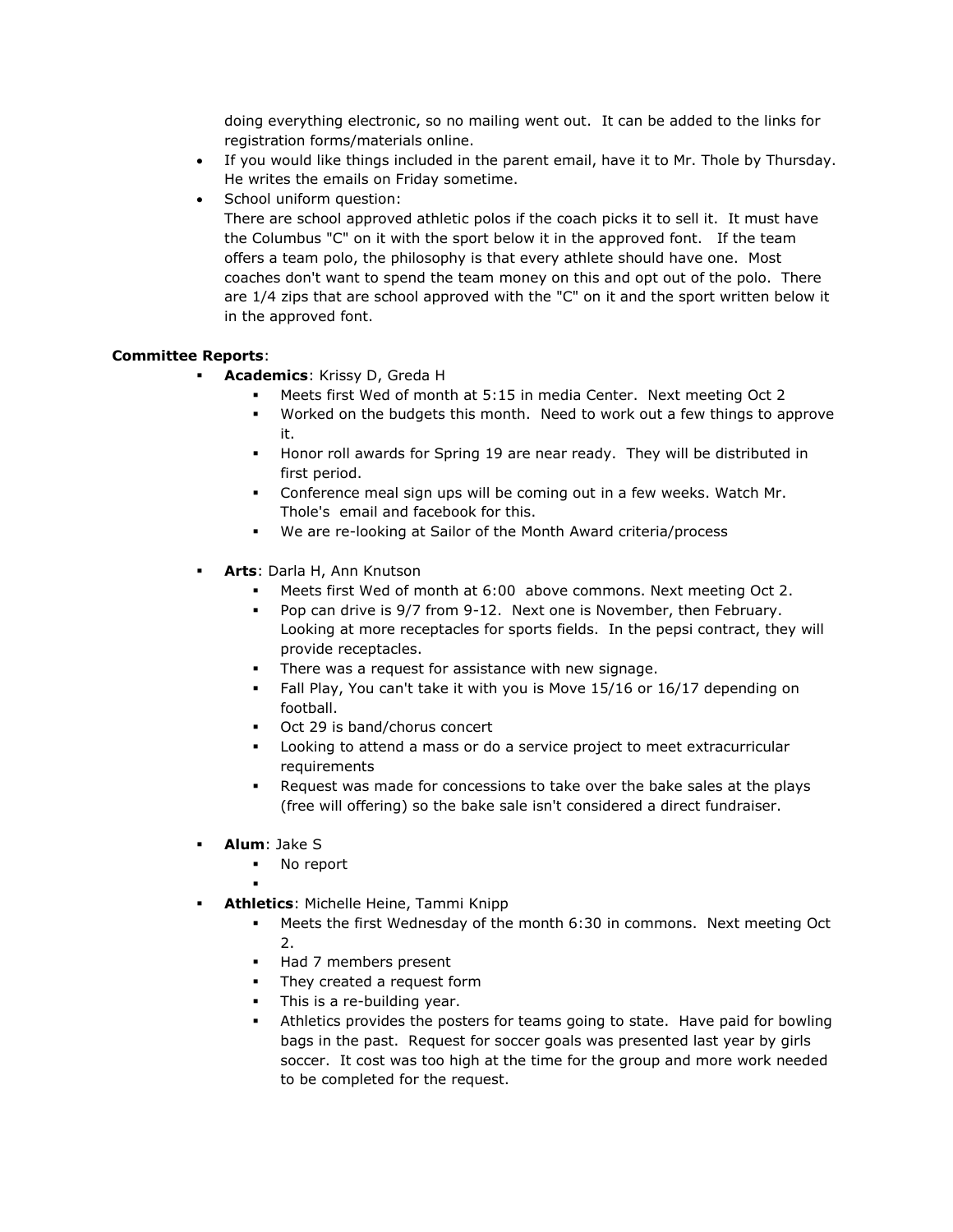- **Membership**: Kris F
	- Current membership money is \$3529 from 24 families
	- Started a concession card for each membership. \$1-100 get a white free popcorn at concessions. \$101-200 get a green card for popcorn and a sheet of 4 \$5 meal tickets. \$201 and up get a white card for popcorn, a sheet of 8 \$5meals and 5% off Columbus stuff store.
	- We are still working on a square for membership.
- **Concessions**: Karey S.
	- Volunteer issues discussed (see section with Taylor above)
	- Need to work on square for concessions. ?? purchase an ipad for the concessions use. Would need to test wifi that Stuff uses.
	- CountryView requested if they would get a hotdog/chip/drink at homecoming game. Would need to make a ticket up for it.
	- Dan Knipp representing YSF requesting concessions to be open this Sunday for game. They will provide workers. Karey will be there for her son's game so she can open it.
- **Columbus Stuff**: Katy H.:
	- Nothing to report
- **Website**: Everyone.
	- Update each area. Send changes to Maddie Moorhouse

## **Closed session:**

## **OLD BUSINESS:**

Pepsi Rebate check:

- Carrie talked to Mr. Novotney. He feels that the contract is clearly a booster contract.
- Noted was that with the contract upto \$400 in gatorade product is given to the boosters.
- Proposal was to deposit the rebate into the booster account and donate the \$400 gatorade product to the athletic department
- This was voted through unanimousily

Twitter:

We need to reset the password. Jake had stated that he will monitor the twitter account

#### **NEW BUSINESS/VOTING**

Discussion occurred related to solidifying the uniform rotation. Carrie will work with Taylor and the finance office to figure out actual expenditures for previous years.

Due to time sensitivity of getting uniforms ordered, we voted on the requests by Beth Sullivan and Denny Boleyn

Wrestling: Approved 17 warm up tops at \$70 each for a total of \$1190. Also recognize the warm up as a part of the wrestling uniform. This vote was unanimous.